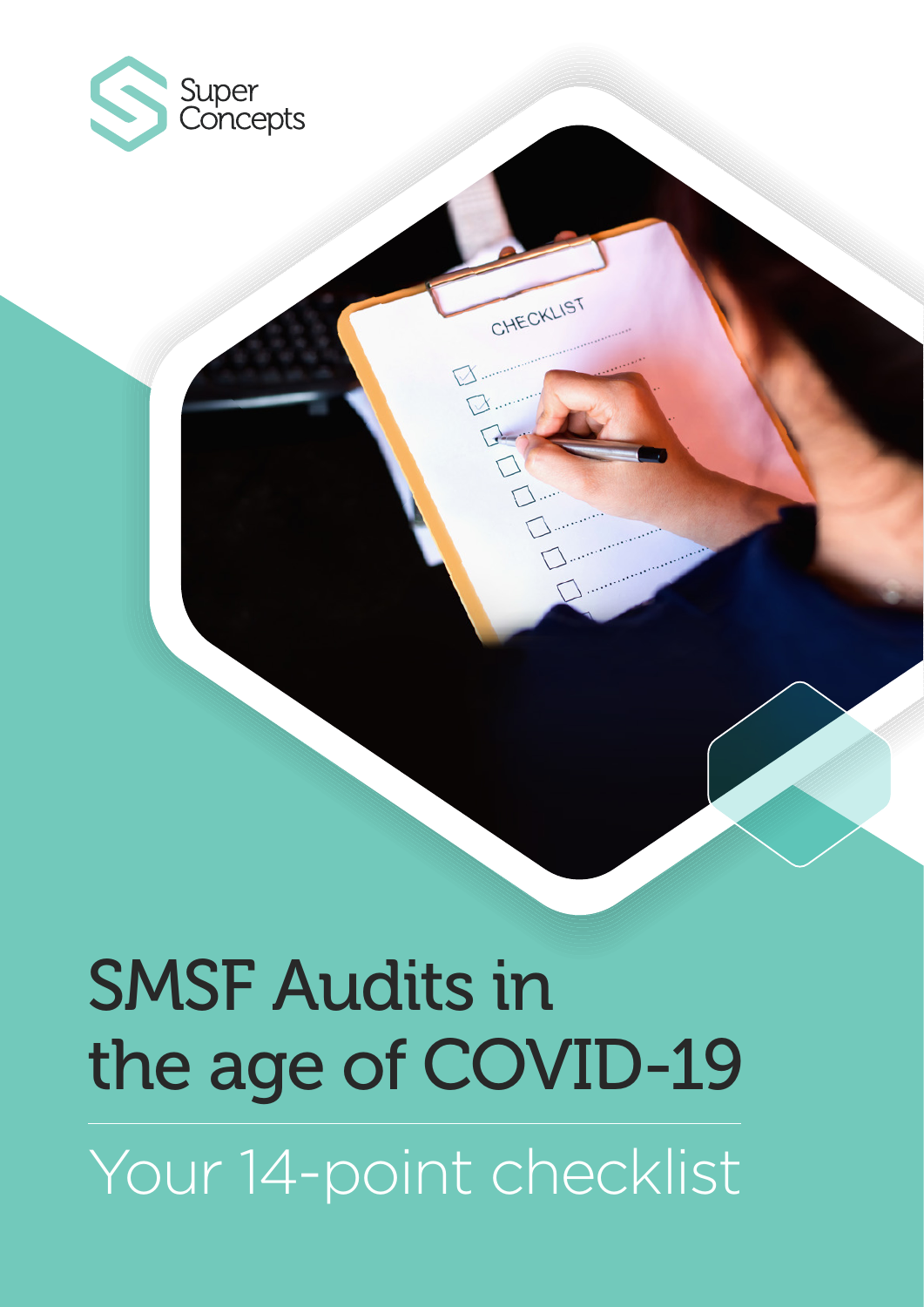

## SMSF Audits in the age of COVID-19 Your 14-point checklist

An audit may seem a necessary evil, however, it's an opportunity for an overview of the status of your SMSF – an assessment of the fund's compliance as well as its overall health. Look at the annual audit as a medical check-up of your fund, which is worthwhile given the unique challenges COVID-19 brings.

To make life a little easier for you, we've assembled a 14-point checklist to get you on your way.



#### Check the trust deed

Check the Trust Deed to ensure it is properly executed. And make sure the trusteeship and membership align. When a company is trustee, all members must be directors (the principle exception being single-member funds). With individual trustees, all must be members of the fund (again, single-member funds being the main exception).

As a rule – if there has been a change of member or trustee circumstances throughout the year, this is impetus to review the fund's Trust Deed.

| $\frac{1}{2}$ |  |
|---------------|--|
|               |  |

#### Review the fund's investment strategy

Check if the fund's investment strategy is fit for purpose, given recent (and probably continuing) market volatility. And don't just look at the fund's Strategic Asset Allocation (its long term 'benchmark' risk/return nexus). Consider the fund's ability to take short-term positions away from the benchmark.

#### Check actuarial certificates and determine if your fund is subject to the disregarded small fund assets rule

The rules changed in the 2017/18 financial year. In short, your fund will not require an Actuarial Certificate if:

- 1. It has been 100% in pension mode for the entire financial year
- 2. Your fund is not subject to the disregarded small fund assets rule

Disregarded small fund assets is where:

- Any member of the SMSF has retirement-phase assets of at least \$1.6m
- The asset does not need to be in the SMSF
- Measured as at 30 June the previous financial year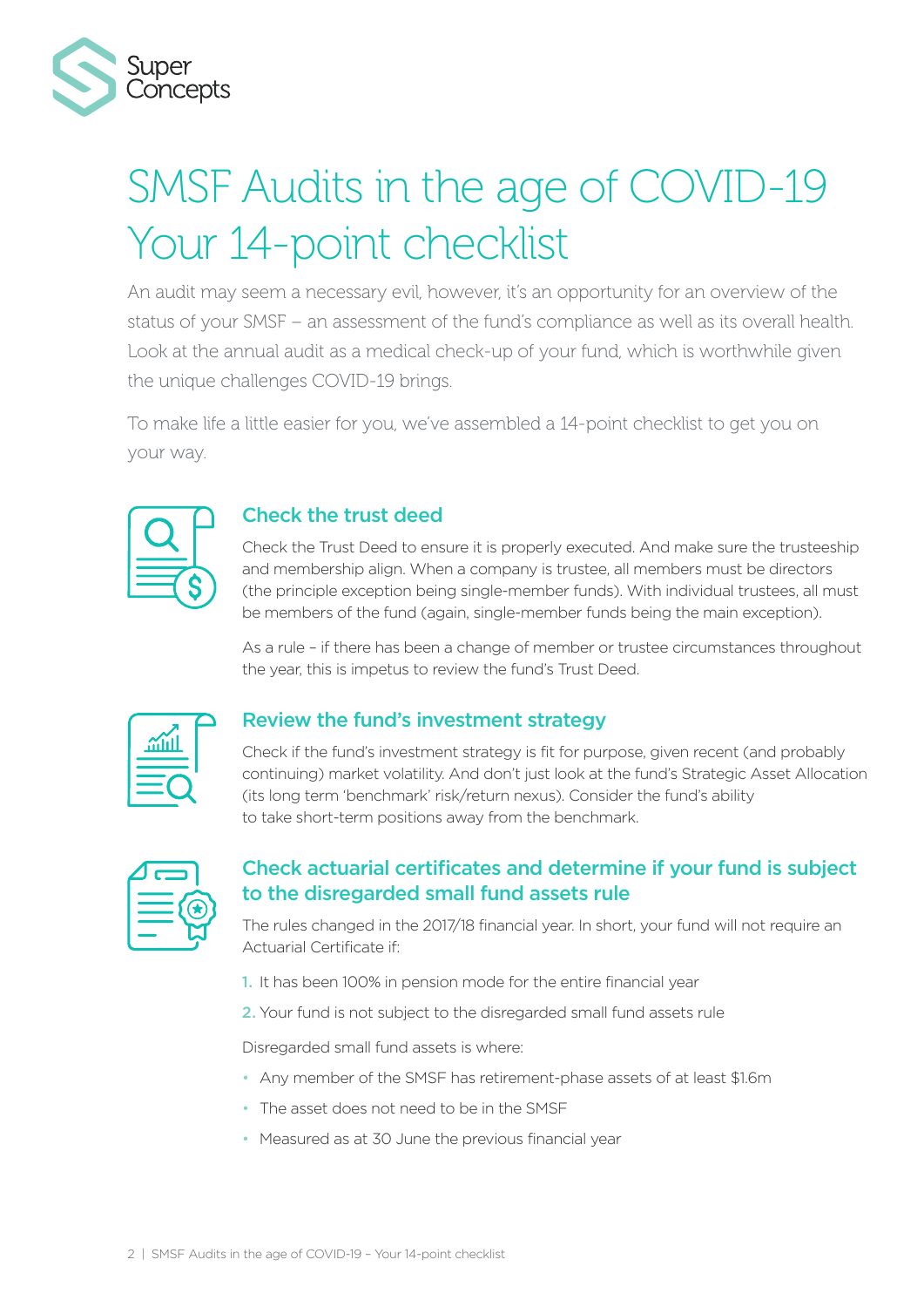

So, if \$1m is in pension mode in your SMSF and you also have, say, \$600k in an industry fund also paying you a pension as at 30 June 2019, the SMSF will be subject to the disregarded small fund assets rule in the 2020 financial year. It will require an actuarial certificate, even though the certificate will say the fund was 100% in pension mode (and thus not subject to tax on earnings). In a similar vein, if you started your SMSF pension with \$1.5m and it has now grown to \$1.6m, the fund will also be subject to the disregarded small fund assets rule.

Thankfully this requirement will not apply from 1 July 2021, as a change was mooted in the 2019 Federal Budget (it has yet to be passed into legislation, however). Assuming it does become law, from 2021 onwards, a fund will not require an actuarial certificate if it is 100% in pension mode.



#### Make sure the assets are registered in the correct name

We are often asked, "What about a term deposit commencing when the fund had individual trustees? Now we've changed to a corporate trustee, the financial institution says the ownership of the term deposit will change if the investment is registered in the name of the new company, and accrued interest will be lost. What will the auditor think about this?"

In these situations, a Declaration of Trust may need to be signed by the trustee to satisfy the auditor, stating the term deposit is not registered in the name of the trustee.

#### Are assets recorded at market value?

It is very important assets are recorded at market value and it's up to the trustees to provide the valuation. Market valuations are important for several reasons, including:

- Determining pension payments for the year
- Determining the level of in-house assets
- Payment of lump sums (member accounts need to be valued before a lump sum can be paid)
- Other scenarios, such as estate planning and retirement decisions.

The ATO have published [some very helpful guidelines on valuation of assets.](https://www.ato.gov.au/Super/Self-managed-super-funds/In-detail/SMSF-resources/Valuation-guidelines-for-self-managed-super-funds/)

| $\mathbf{\widetilde{\mu}}$ الل |  |
|--------------------------------|--|
|                                |  |

#### Limited Recourse Borrowing Arrangements (LRBAs)

An SMSF can borrow to invest in assets under strict conditions (usually for property). These arrangements are complex but suffice to say if you have an LRBA in place, the property must be held in the name of the holding trust trustee, not the SMSF trustee.

• For those SMSFs with LRBAs, the impacts of COVID-19 on rental incomes, contributions by members or other fund income may impact the SMSF's ability to make loan repayments.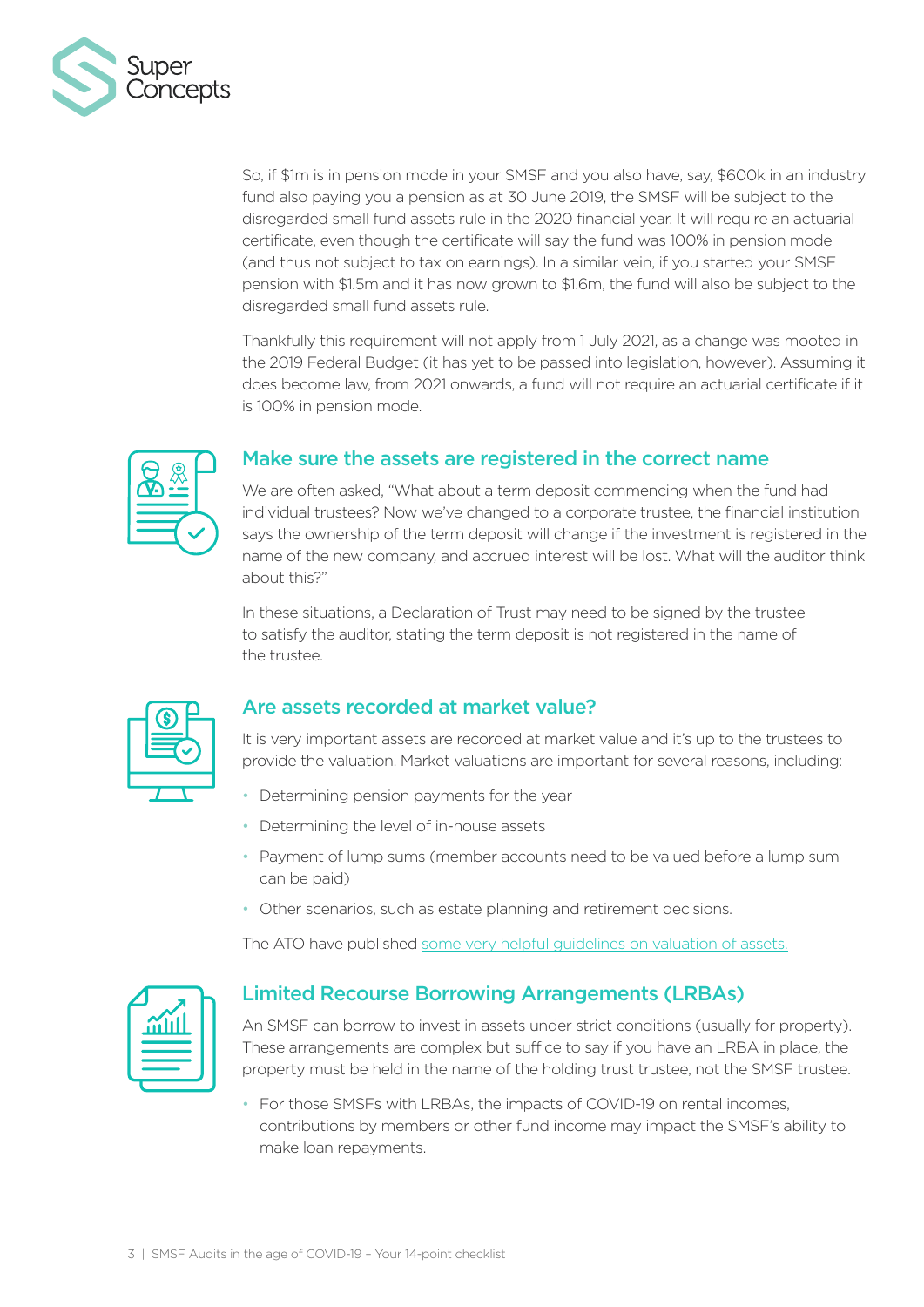

- If a commercial lender has provided loan deferral, it is important this is documented to ensure the auditor understands why loan repayments are not being made. Where the lender is a related party, if loan deferrals are to be provided to the fund, such arrangements must mirror commercial practices and be undertaken on an arm's length basis.
- It is also important to ensure this information and the actual amendment to loan terms is documented and the documentation retained for audit and other purposes.



#### Make sure related party transactions are at arm's length terms

Acquisition prices of assets, such as transfers of property, must be at market value, otherwise Non-Arm's Length Income (NALI) provisions may apply. These provisions ensure assets not acquired at market value will be subject to tax on income (and any future realised capital gains) at the top marginal tax rate, irrespective of whether the fund is in pension mode. The ATO is also targeting non-arm's length expenses; whereby a related party provides a service to their SMSF and does not charge the fund a commercial rate regarding the expense.



#### In-house assets to be no more than 5% of overall assets

An in-house asset, in general terms, is:

- A loan to, or an investment in, a related party of the fund
- An investment in a related trust of the fund
- An asset of the fund subject to a lease or lease arrangement between the trustee of the fund and a related party of the fund.

In-house assets cannot be more than 5% of the fund's total assets and are measured on 30 June each year.

Ordinarily, the trustees would need to put in place a rectification plan to bring the in-house asset back to within the 5% limit by 30 June 2021. COVID-19 may mean funds with in-house assets breach the limit, so the ATO has stated they may not take any compliance action if the rectification plan is not executed by 30 June 2021. The plan would still need to be in place, however, and this is something the auditor is going to want to see.



#### Check the contribution restrictions

The types of contributions your SMSF can accept are restricted by several factors:

- The age and employment status of the member
- The amount of contributions, known as the Contributions Cap
- The member's Total Superannuation Balance on 30 June of the previous financial year (affecting the member's eligibility to Non-Concessional Contributions, Spouse Contributions and Government Co-contributions).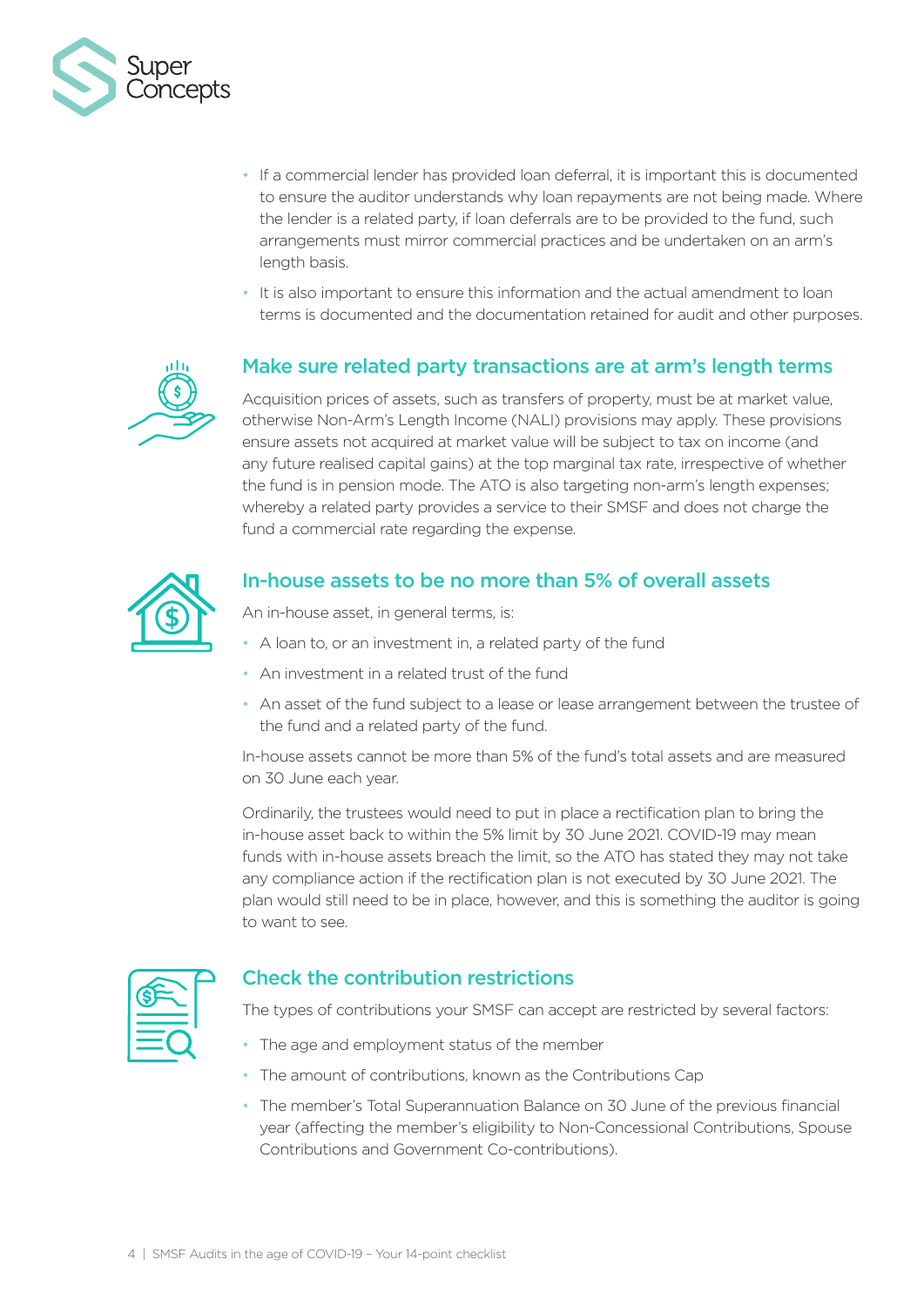



#### Fund expenses cannot be of a personal nature

Expenses can only be paid by the fund where they relate to the running of the SMSF and the tax invoice is in the name of the SMSF. No expenses of a personal nature can be paid by the fund.

#### Assemble your benefit payments documentation

Make sure documentation relating to a benefit payment (lump sum or pension) is in place. Pensions must be paid in cash. Lump sums can, however, be paid in-specie. At this stage, if you have paid more than your reduced COVID-19 minimum, you cannot refund the excess back to your fund.



#### Documentation requirements due to COVID-19 – Pension reduction

Trustees need to document a member's decision to take the reduced pension minimum. The auditor will require this to see why the ordinary minimum was not drawn from the fund in the 2020 financial year.



#### Documentation requirements due to COVID-19 – Rent relief

The ATO and the auditor will not take compliance action where an SMSF landlord gives a related party tenant rent reduction in 2020 and 2021 financial years. However, the rent relief must be due to the impact of COVID-19 and must be on arm's length terms.



#### Documentation requirements due to COVID-19 – Early access to super

This is the \$10,000 tax-free lump sum payable to fund members who have been adversely impacted by COVID-19. It is a self-assessed lump sum, but make sure you are eligible for the payment, as the ATO will vigorously police this scheme and severe penalties apply to those who abuse it.

Documentation that shows a loss of employment, or a reduction in earnings, will be important for the auditor to verify accessibility to the scheme.